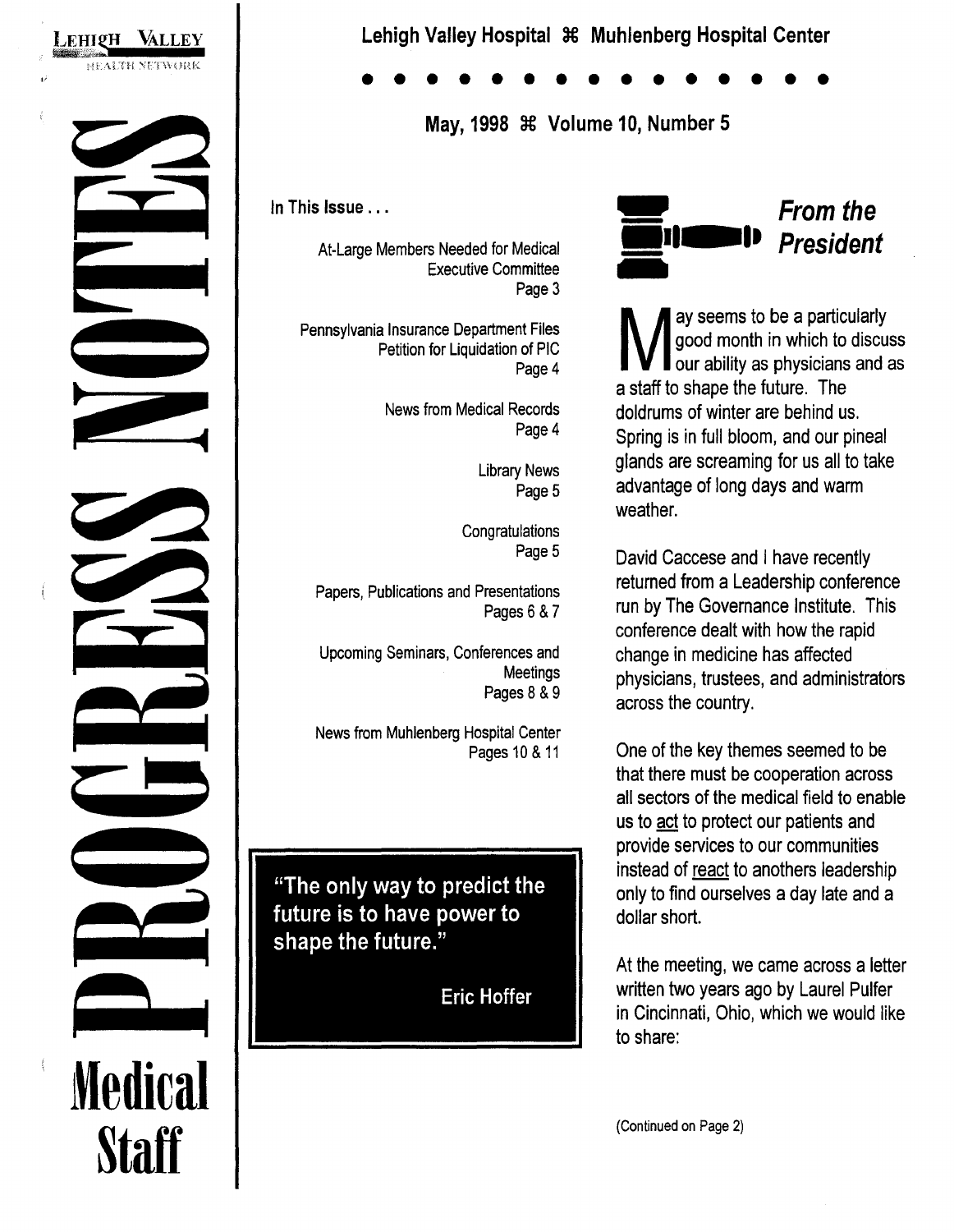<u>Medical Staff Progress Notes May 1998 36 Volume 10. Number 5 Page 2</u> Page 2

(Continued from Page 1)

| TO:          | Physicians                          |  |
|--------------|-------------------------------------|--|
| <b>FROM:</b> | A Person Who Occasionally Gets Sick |  |
| SUBJECT:     | Healthcare                          |  |
| BY:          | Laurel Pulfer, Cincinnati, Ohio*    |  |

Please permit me to be blunt.

Isn't it about time you rescue medicine from the questionable mercies of business and politics? You were the smartest kids in the class. So what happened? Why are you letting everybody else tell you how to do your job?

Most of us are acquainted with dullards who become journalists and lawyers and insurance executives. But I can't think of a single instance when I've heard somebody observe, "Geez, did you hear that Buzzy Binkley became a doctor? I always thought he was a little slow."

You people who became doctors were the good students, the bookworms, the Merit Scholars, the brains, the Boy Scouts, the hall monitors. You were the ones whose homework the rest of us copied. Because you had the answers.

Only for you would we had worn those drafty paper robes, sitting on your cold examining table. Only for you would we have waited in a room of sick people and elderly magazines.

So what's the problem? Are you scared of a bunch of bean counters? You whipped their butts on the SATs. And now they're making medical decisions "in consultation" with you. Consultation? Why aren't you running the show?

Why have you allowed insurance companies and managed care to demand that young couples leave the car running when they enter the maternity ward? I'm not saying all new moms need to hang around the hospital for three or four days. I'd just like for you to be the one to decide when they go home.

Now, in addition to shorter stays, hospitals are planning { to use fewer nurses. Are you going to let hospitals cheap out on the people who care for us when you're not there? Of course, hospitals are just buildings and traditionally have been run by administrators. But you have always been in charge of patient care. You and the nurses.

What's going on here?

To be fair, hospitals are simply doing what they've been forced to do-- compete, cut, downsize. Stay alive.

So where have the docs been? Why have you not sent your best and brightest out to do battle, attend the meetings, work on the committees? Why have you not been pushing for us?

Is it the money? It is us? Are you tired of taking care of us? And our untidy illnesses? Does it honk you off that Shaquille O'Neal might get \$97 million to dunk round balls, and you still owe money on your med school loans?

So, maybe business is not your cup of tea. Maybe you ( hate meetings. Maybe you don't want to become personnel experts or crunch numbers. Fine. That's OK. You can hire somebody to do that.

When I get sick, I'd still like to know that there's a doctor in charge. Not some MBA, not a benefits manager. I sure don't want Hillary Clinton or Newt Gingrich or Ted Kennedy to be taking my temperature.

You will notice that I have a lot of questions. Do I have the answers? Of course not. I was not smart enough to be a doctor.

\*Copyright 7/16/96 Cincinnati Enquirer

All I can say is God bless Ms. Pulfer for pointing out what should be very clear ... we are a talented bunch who have to help find the solution or become lost in a societe( problem.

(Continued on Page 3)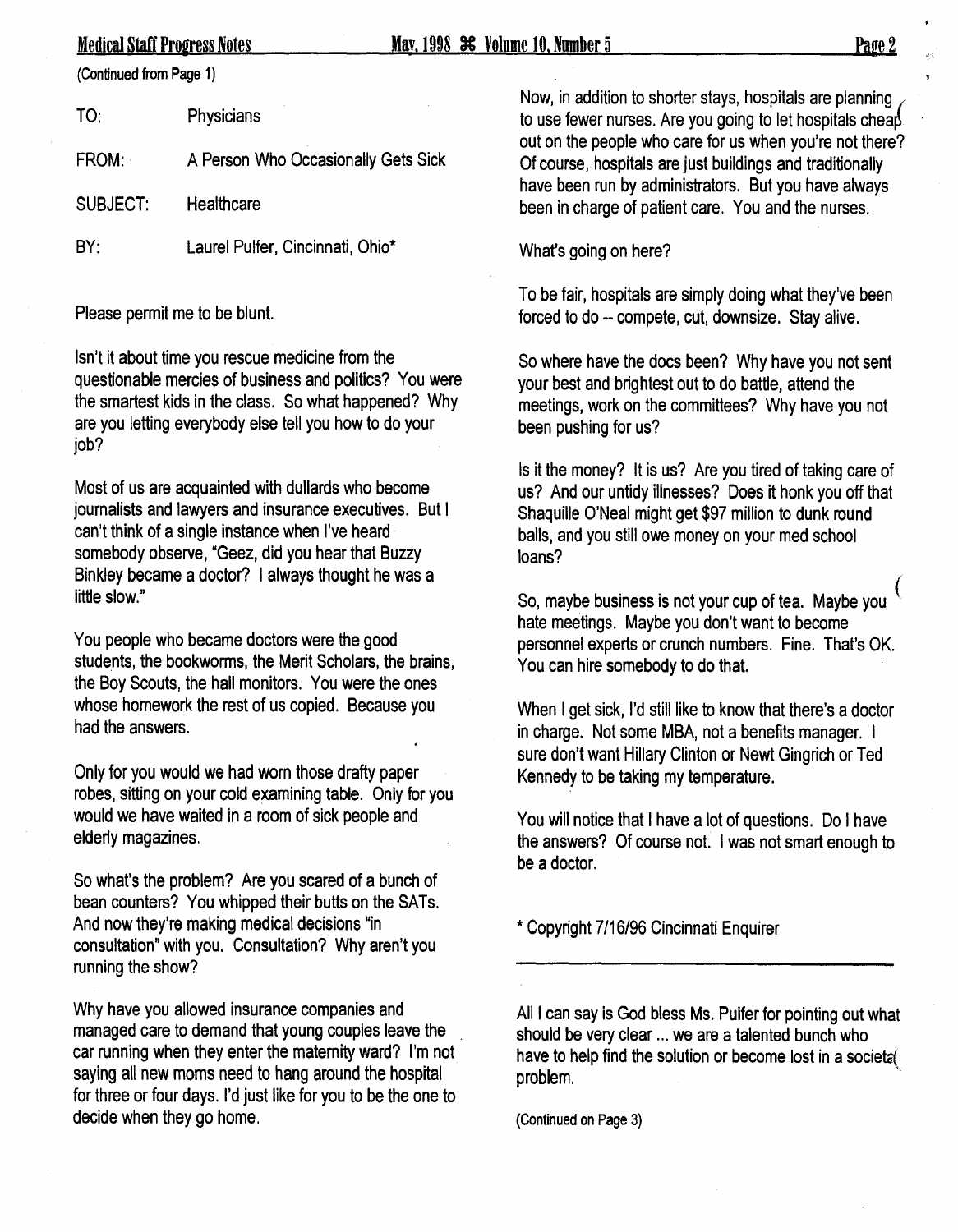(Continued from Page 2)

May is a month which will be full of opportunity for us to help shape the future. Wearing my Legislative Chairman of the Lehigh County Medical Society hat, I am going to remind you, and plead with you all, to become involved in the political process this year. I'm going to ask you spend some money on the candidate of your choice and take the time to vote in the May primaries and the November general elections. Particularly important to us is the U.S. 15th Congressional District seat being vacated by Paul McHale. The mad scramble for this seat will have a domino effect on seats being vacated in the State Senate and House of Representatives as well. As physicians charged with protecting our patients and our profession, we must be seen as a viable political force in our own right!

On a more local level, the next several months also will be rich with other opportunities. At our next General Medical Staff Meeting, which will be held on Monday, June  $8$ , at  $5:45$  p.m., we will be electing four new members to the Medical Executive.Committee to serve three year terms. The Nominating Committee, chaired by David Caccese, is currently deliberating to select appropriate candidates. Please contact David if you have any suggestions.

As I mentioned in April's Progress Notes, I am inviting Mr. Patrick Simonson, Director of Ambulatory Care, Lehigh Valley Health Services Division, to come to our General Medical Staff meeting to update the medical staff on the Trexlertown Medical Mall issue. Patrick will be available to answer questions and inform any interested parties how they can become involved in this futuristic medical concept.

The LVH/MHC medical staff merger team is currently discussing a merged Medical Executive Committee structure and function as the first hot topic to hammer out. We are most concerned about determining a reasonable method for introducing representation from MHC to our Medical Executive Committee once our two staffs finally do merge. As always, I invite your comments or concerns to be directed to David or myself.

So, folks, enjoy the sense of renewal this Spring will bring, but please direct some of that mental, physical, and creative energy towards making the contributions that will help shape the future in the way that will benefit our patients and profession.

Thanks!

/ 306

Robert X. Murphy, Jr., MD President, Medical Staff

## **At-Large Members Needed for L VH Medical Executive Committee**

The Lehigh Valley Hospital Medical Staff Nominating Committee is soliciting nominations for four at-large seats, each for a three-year term beginning July 1, 1998, on the Medical Executive Committee.

Nominations should be submitted in writing to David M. Caccese, MD, Chairman of the Nominating Committee, via the Medical Staff Services Office, Cedar Crest & 1-78, or verbally to John W. Hart, Vice President. All nominations must be submitted by Monday, May 18, 1998.

If you have any questions regarding this issue, please contact Dr. Caccese or Mr. Hart at 402-8980.

### Notary Services Now Available in Medical Staff Services

Beth Martin, Executive Secretary, Medical Staff Services, was recently appointed and commissioned as a Notary Public for the Commonwealth of Pennsylvania. Any member of the Medical Staff with a need for notary services is welcome to contact Ms. Martin at 402·8980.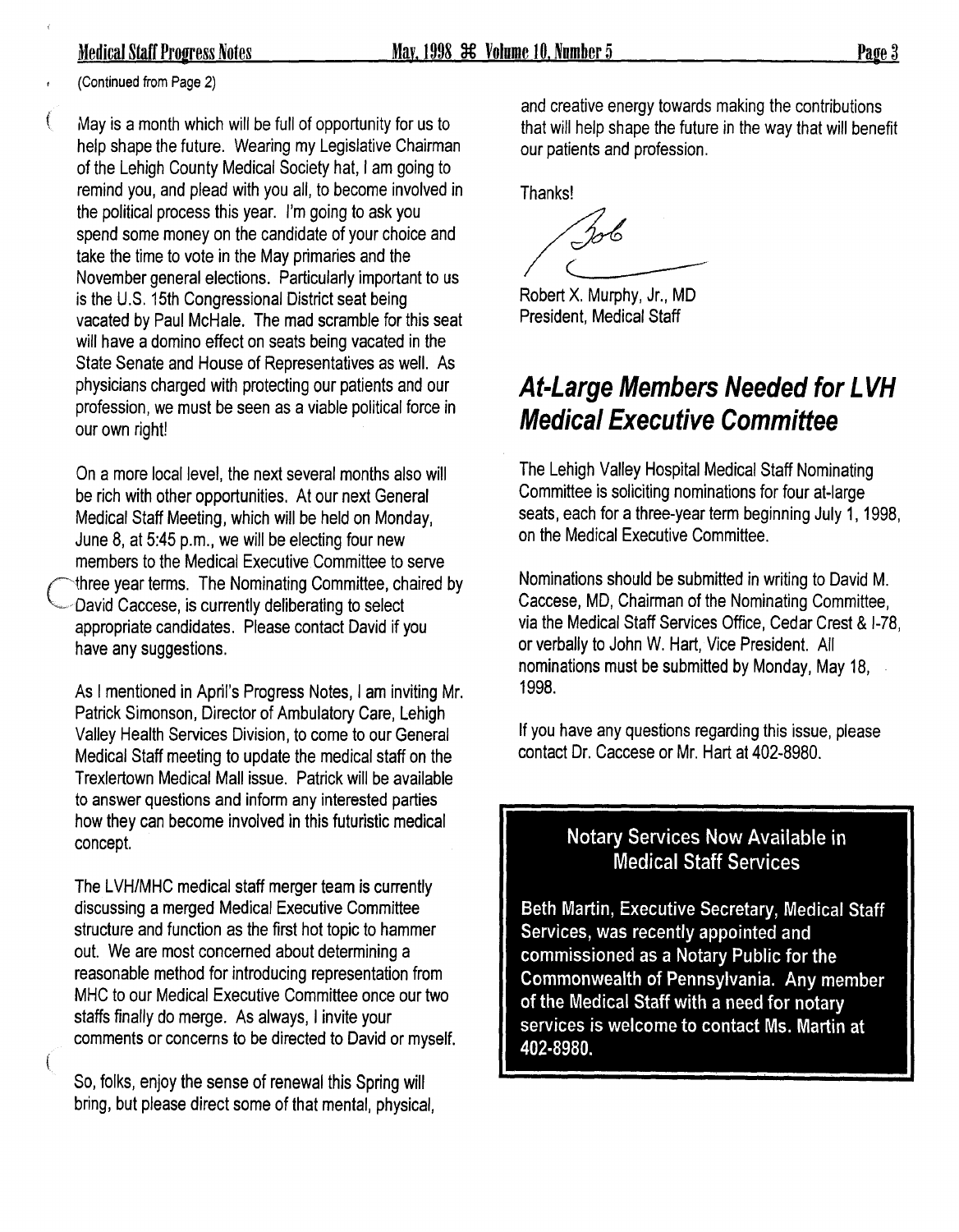## Pennsylvania Insurance Department Discharge Process Files Petition for Liquidation of PIC

The Pennsylvania Insurance Department filed a petition of liquidation of the Physicians Insurance Company of Pennsylvania (PIC) on January 20, 1998. The Commonwealth Court entered an Order of Liquidation on January 21. PIC has agreed to a voluntary liquidation order.

A voluntary liquidation occurs when an insurance company's management acknowledges that the assets of the company are not sufficient to meet its liabilities. The Insurance Department appoints a liquidator to take over the operation of the insolvent company.

There is a 90-day stay on the company's activities. This means that all payments to vendors, court cases involving defendants insured by the insolvent company, etc., are placed on hold for this period of time.

According to the Medical Staff data base, almost 200 members of our Medical Staff are currently covered by PIC.

General questions about the liquidation or questions about existing PIC claims are being referred to the Liquidation Division of the Pennsylvania Insurance Department at (717) 787-7823.

New PIC claims should be reported to the Pennsylvania Insurance Guaranty Association (PIGA) at (215) 568-1007.

## News from Medical Records

## Attestation Sheets

There has been a process change in the way Attestation Sheets are handled in the Medical Record department. In an effort to expedite the process, unsigned Attestation Sheets are now being placed on the patient's chart with a flag for signature to make them more readily available to the physician during record completion for other documentation requirements.

In order to allow extra time for documentation by caregivers and for test results/reports to reach the patient's chart, Medical Records has agreed to leave the charts on the nursing unit until noon the day after discharge. With this change, records will not be available in Medical Records as promptly as they have been in the past. However, the record will be available on the unit for a longer period for those who wish to complete documentation or review the record.

## Process Change for Pre-Admission Testing

Currently, the Pre-Admission Testing Department at Cedar Crest & I· 78 instructs surgical patients to cleanse the surgical site the evening before surgery with a Betadine or Hibiclens sponge which is supplied by the department. However, this process is not followed at 17th & Chew. Therefore, in an effort to be consistent at both sites, Cedar Crest & I-78 will discontinue this process.

The Infection Control Department has recommended that patients be instructed to shower with Dial soap the night before surgery. The patient education instructions at both sites will now include this information. This practice will be implemented at Cedar Crest & 1-78 on June 1.

If you have any questions or concerns regarding this issue, please contact Jackie Fenicle, Director of Patient Care Services, Pre-Admission Testing, Cedar Crest & 1-78, at 402-8733 or pager 7902.

(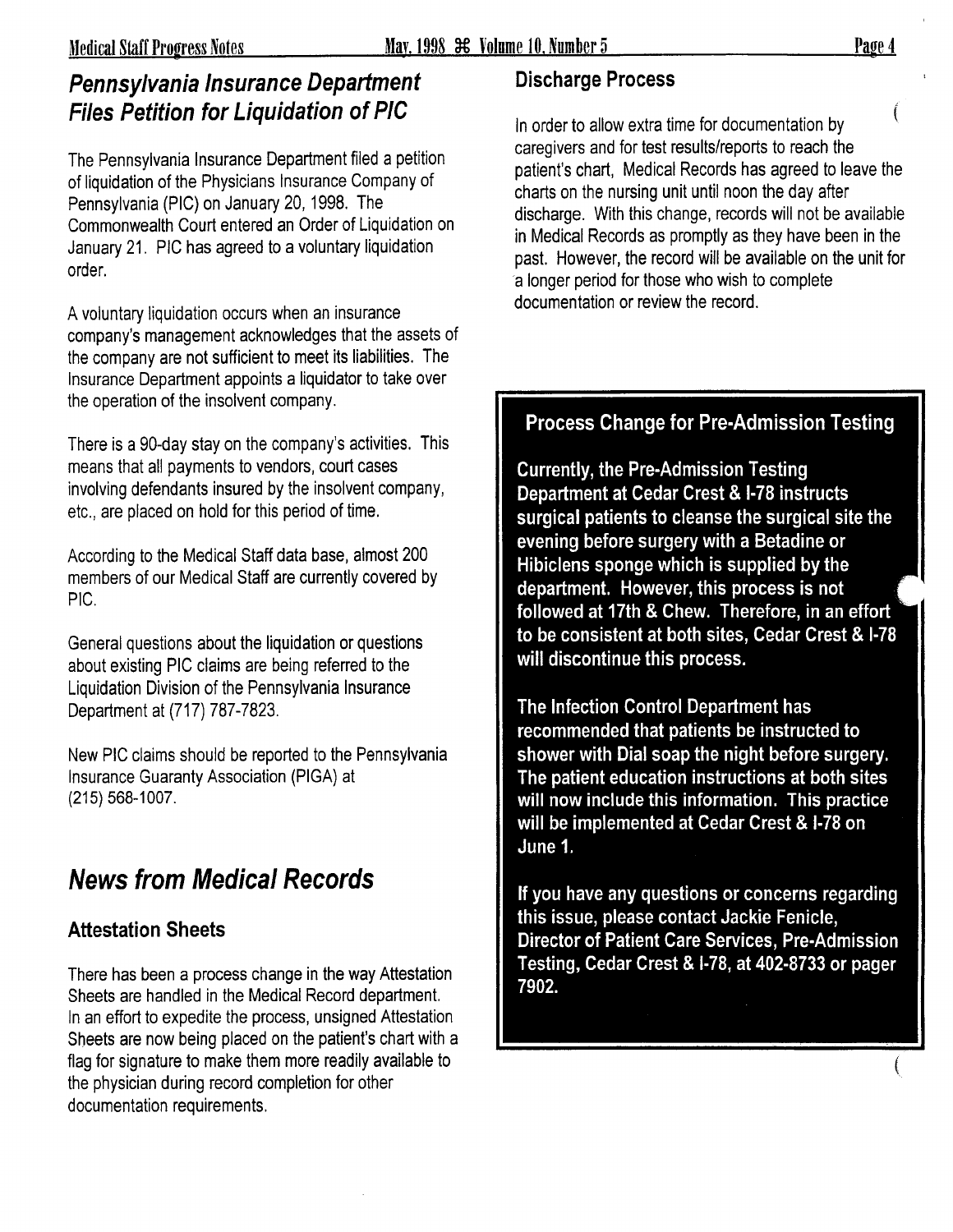## Library News

## OVID Training

To schedule a one-on-one OVID (MEDLINE) training session, call Barbara lobst in the Health Sciences Library at 402-8408.

## Library After-Hours Access

This is a reminder that members of the Medical Staff are eligible for around-the-clock access to the Libraries. Most physicians have signed the necessary form to exercise this privilege. The form outlines the rules governing patron usage during the hours the Libraries are unmanned. If you are a new member of the Medical Staff and have not yet signed up for after-hours access to the Libraries, or if you are uncertain whether or not you have 24-hour access to the Libraries, please contact a member of the Library staff at 402-8410.

## New Books • Cedar Crest & I· 78

"Atlas of General Thoracic Surgery" Author: L. Kaiser, et al.

"Disease Management: A Systems Approach to Improving Patient Outcomes" Author: D. Nash, et al.

"The Total Service Medical Practice: 17 Steps to Satisfying Your Internal and External Customers" Author: V. Bradford

### New Books • 17th & Chew

"Manual of Outpatient Gynecology," 3rd ed. Author: C. Havens, et al. "Obstetrics and Gynecology Clinics of North America"- Volume 25, No.1- March, 1998 Guest Editor: James Woods, Jr. Subject: Substance Abuse in Pregnancy

"When to Screen in Obstetrics and Gynecology" ( Author: H.I.J. Wildschut, et al.

## Congratulations!

Tito Gorski, MD, Colon and Rectal Surgery Resident, was the recipient of the New England Society of Colon and Rectal Surgeons Regional Award for Best Paper presented at their spring meeting, April 18 & 19, in Cambridge, Mass. The paper, titled "Colorectal Surgery- - Does Reduction in Length of Stay Affect Readmission?" was co-authored by Lester Rosen, MD, Associate Chief, Division of Colon and Rectal Surgery; Susan Lawrence, Administrator, Clinical Resource Management; Douglas Helfrich, Senior Management Engineer, Care Management Systems; and James F. Reed Ill, PhD, Director, Health Services Research. The paper was jointly sponsored by the Division of Colon and Rectal Surgery and the Department of Care Management Systems.

Thomas D. Meade, MD, Section of Orthopedic Trauma, and Alexander D. Rae-Grant, MD, Medical Director, Neurodiagnostic Laboratory, have been named to the United States Masters Swimming "Top Ten" swimmers list for 1997. Both qualified by swimming a top ten short course meters time in 1997. Dr. Rae-Grant qualified in the 50 meter backstroke, and Dr. Meade qualified by virtue of his time in the 50 meter butterfly. Both swimmers will be participating in the U.S. Masters National Swimming Championships in Indianapolis on May 10.

Michael D. Pasquale, MD, Chief, Division of Trauma-Surgical Critical Care, received the President's Citation Award from the Society of Critical Care Medicine (SCCM). This award was established by the Society to honor SCCM members who have made outstanding contributions to SCCM during the previous year. The award was presented during the combined American College of Critical Care Medicine Convocation of Fellow/Society of Critical Care Medicine Awards Presentation at SCCM's 27th Annual Educational and Scientific Symposium held in San Antonio, Texas, in early February.

James C. Weis, MD, Division of Orthopedic Surgery, was informed that he passed the Part II Examination and has fulfilled all the requirements for certification by the American Board of Orthopaedic Surgery. He is now a Diplomate of the Board.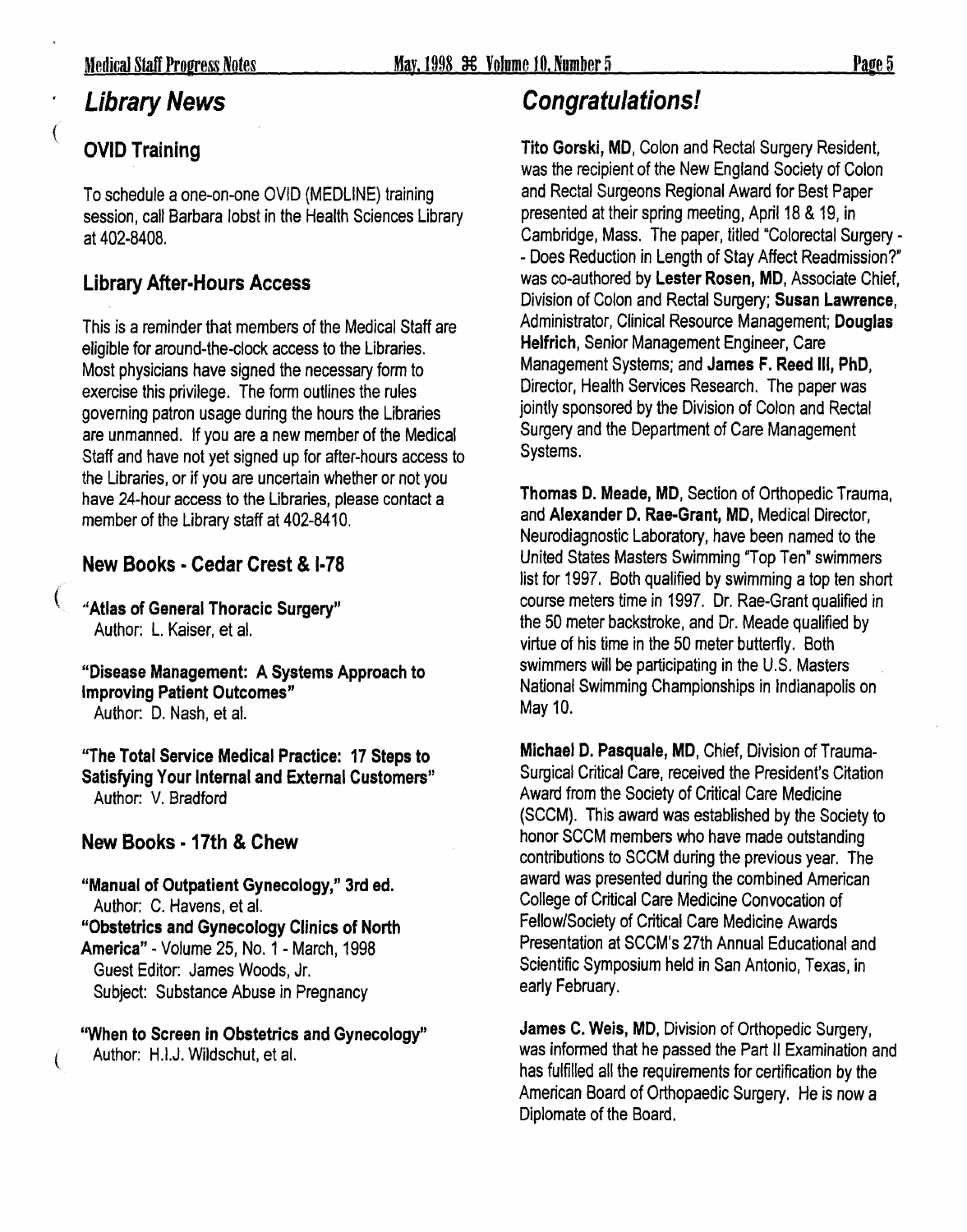#### Page 6

## Papers, Publications and **Presentations**

George A. Arangio, MD, Section of Orthopedic Trauma, and Edward Cowen, Penn State University medical student, co-authored a paper, "Incidence of Associated Knee Lesions with Tom Anterior Cruciate Ligament: Retrospective Cohort Assessment," which was published in the Journal of Sport Rehabilitation (1998;7:1-8).

In addition, Dr. Arangio co-authored a paper, "Mathematical Modeling of Support Distribution Under the Foot," which was published in the Journal of the Pennsylvania Academy of Science (1997;71:29-34).

Paul Frassinelli, MD, Chief Surgical Resident; James F. Reed Ill, PhD, Director, Health Services Research, and Charles J. Scagliotti, MD, Division of General Surgery, were among the co-authors of a paper, "Laparoscopic Cholecystectomy Alleviates Pain in Patients with Acalculous Biliary Disease," which was published in Surgical Laparoscopy & Endoscopy (1998;8:30-34).

The paper, "Utility of Chest Radiographs After Guidewire Exchanges of Central Venous Catheters," was published in the March issue of Critical Care Medicine (1998;26:611-615). The authors of this study are Paul Frassinelli, MD; Michael D. Pasquale, MD, Chief, Division of Trauma/Surgical Critical Care; Mark D. Cipolla, MD, Chief, Section of Trauma Research; and Michael Rhodes, MD, Department of Surgery, Medical Center of Delaware.

Mark A. Gittleman, MD, Division of General Surgery, was invited to return to the European Surgical Institute in Hamburg, Germany, March 22-25, and provided training in Stereotactic Breast Biopsy Techniques. On April 1, Dr. Gittleman was an invited speaker at the A.O.R.N. annual meeting in Orlando, Fla., where he presented a lecture on "New Techniques in Image-Guided Breast Biopsy." Dr. Gittleman was also invited to lecture on stereotactic breast biopsy as a part of the Sentinel Lymph Node Biopsy seminar held by the Department of Surgery at the University of Louisville in Kentucky, April24 and 25. In addition, he was invited as a faculty member of the American College of Surgeons Post-Graduate course "Image-Guided Breast Biopsy" and presented a lecture

on "Interventional Breast Ultrasound" at the annual spring meeting of the American College of Surgeons in \ Baltimore, Md., April 27-29.

Herbert C. Hoover, Jr., MD, Chairperson, Department of Surgery, recently lectured on "The Parallels between Breast and Colorectal Cancers," "Management of Hepatic Metastatic Tumors," and "A Surgeon's Perspective of Breast Cancer" at the Shanghai International Surgical Forum in Shanghai, China. Dr. Hoover also met with the local faculty in Hong Kong to plan the International Cancer Management Course which he will direct for the American College of Surgeons in Hong Kong in November of this year.

Peter A. Keblish, MD, Chief, Division of Orthopedic Surgery, presented a scientific exhibit at the American Academy of Orthopaedic Surgeons meeting in New Orleans, La. The exhibit, "Revision TKA: A Simplified Approach Stressing Selective Component Replacement," was selected by the Exhibit Committee to be published in the American Academy of Orthopaedic Surgeons "Archives of Scientific Exhibits," a new volume which will  $\ell$ publish the best exhibits based on clarity of illustrations as well as content.

Dr. Keblish was also co-author of a scientific paper presented at the combined Knee/American Association of Hip & Knee Surgeons, which is held in conjunction with the national AAOS meeting. The paper was titled "Successful Use of a Metal-Backed Rotating Anatomic Patella in TKA: Bio-mechanical Rationale and Clinical Experience."

In addition, Dr. Keblish was an invited guest speaker at the French Orthopaedic Society meeting held in Martinique. Dr. Keblish presented papers titled "Infected TKA: Analysis/Advantages of One Stage Versus Two Stage Revision," "Technical Aspects of Septic Revision

TKA: Femur, Tibia, and Patella," and "Infected THA: Use of an Antibiotic Cement 1-M Rod and Temporary Socket Spacer in Staged Revision." At the meeting, Dr. Keblish also served as moderator of panels and discussion groups regarding various aspects of total hip ( and knee replacement.

(Continued on Page 7)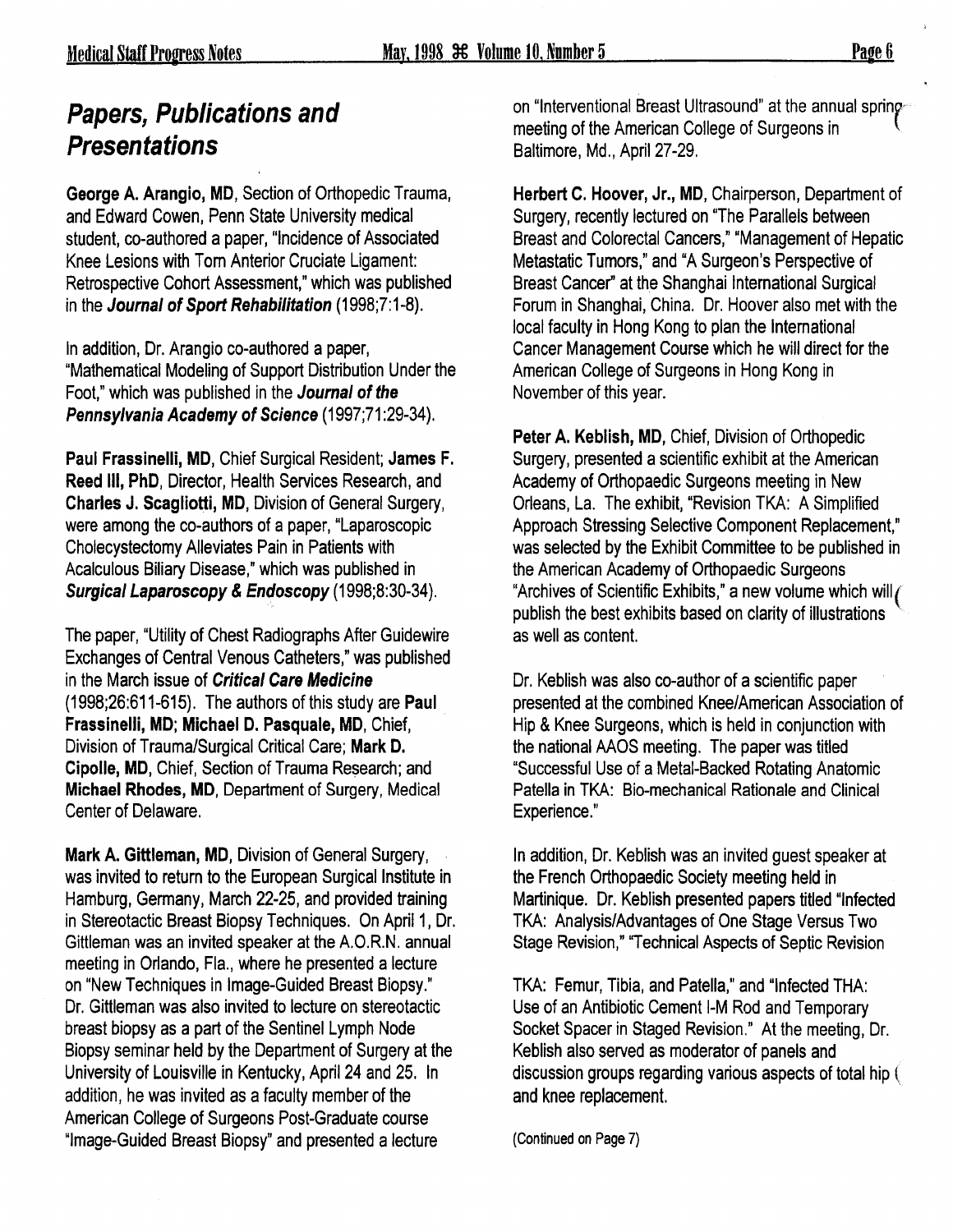(Continued from Page 6)

€

 $\left($ 

On March 5, Dr. Keblish was the invited Grand Rounds speaker at the Hershey Department of Orthopedic Surgery meeting where he spoke on "Impaction Autograft Enhancement of Femoral Stems in Primary Cementless THA."

lndru T. Khubchandani, MD, Division of Colon and Rectal Surgery, was a visiting Professor at University Hospital Cedex, Paris, France, from March 22 to 24. He performed surgery demonstrating the technique of closed hemorrhoidectomy with local anesthesia which was telecast to a group of surgeons.

From March 28 to 31, he attended the Fifth International Post Graduate Course in Coloproctology, sponsored by the Italian Society of Coloproctology in Ivrea (Torino), Italy. He gave a guest lecture on "Neoplasms of the Anus" and moderated a panel on "Inflammatory Bowel Disease."

From April 4 to 11, Dr. Khubchandani was the Keynote .Speaker at the 1998 Annual Congress of the Japanese College of Surgeons in Tokyo, Japan. Of the 40,000 members of the College of Surgeons, 10,000 attended the convention.

Inasmuch as coloproctology as a specialty is being standardized with criteria for training and evaluation with board certification in Japan, the subject Dr. Khubchandani was requested to address was "Coloproctology in General Surgery." Dr. Khubchandani capsulized the evolution of the specialty in the United States and across the world. He also met a group of surgeons at "Meet the Professor'' Breakfast Session and showed a video of colon resection using a hand-sewn anastomotic technique using fine wire as the suture material.

Glen L. Oliver, MD, Chief, Division of Ophthalmology, was the visiting Professor of Ophthalmology at Grand Rounds at the University of West Virginia, Morgantown, WV, on April3. He presented two lectures: "Idiopathic Retinal Vasculitis with Aneurysms and Neuroretinitis" (IRVAN Syndrome), and "Familial Exudative Vitreo-Retinopathy" (FEVR). The lectures were followed by clinical rounds with the residents and fellows.

W. Michael Morrissey, Jr., DMD, MD, Plastic Surgery resident; Mark D. Cipolle, MD; Michael D. Pasquale, MD; Kathy Gottlund, Laboratory Director of the Biological Therapy Center; and George A. Arangio, MD, co-authored the paper, "Effect of Systemic Administration of Transforming Growth Factor-B2 on Callus Area in a Rat Tibia Fracture Model," which was published in the Surgical Forum (1997; 48:561-563).

"Nonmelanomatous Skin Cancer Following Exposure to Atomic Radiation in the United States," was published in the February issue of Plastic and Reconstructive **Surgery** (1998; 101:431-433). The authors of the paper are W. Michael Morrissey, Jr., DMD, MD; Robert X. Murphy, Jr., MD, Division of Plastic & Reconstructive Surgery/Trauma-Surgical Critical Care/Hand Surgery; and Michael Scarlato, MD, Division of Clinical & Anatomic Pathology.

Michael D. Pasquale, MD; Douglas R. Trostle, MD, Associate Chief, Division of General Surgery; and Gerald P. Sherwin, MD, Chief, Division of General Surgery, coauthored "Retrospective Database Analysis: Causing Problems as Solving Problems" which appeared in the "Sounding Board" section of Diseases of the Colon & Rectum (1998;41 :261-262). Lester Rosen, MD, Associate Chief, Division of Colon and Rectal Surgery, contributed the "Invited Editorial" response (1998;41 :262- 264).

James C. Weis, MD, Division of Orthopedic Surgery, coauthored a chapter in The Cervical Spine, published by the Cervical Spine Research Society. The chapter was titled "Lower Cervical Spine Arthrodesis: Wiring Techniques."

For Lease·· Slots are currently available for the Brown Bag suite at Kutztown Professional Center.

For more information, please contact John W. Hart, Vice President, at 402-8980.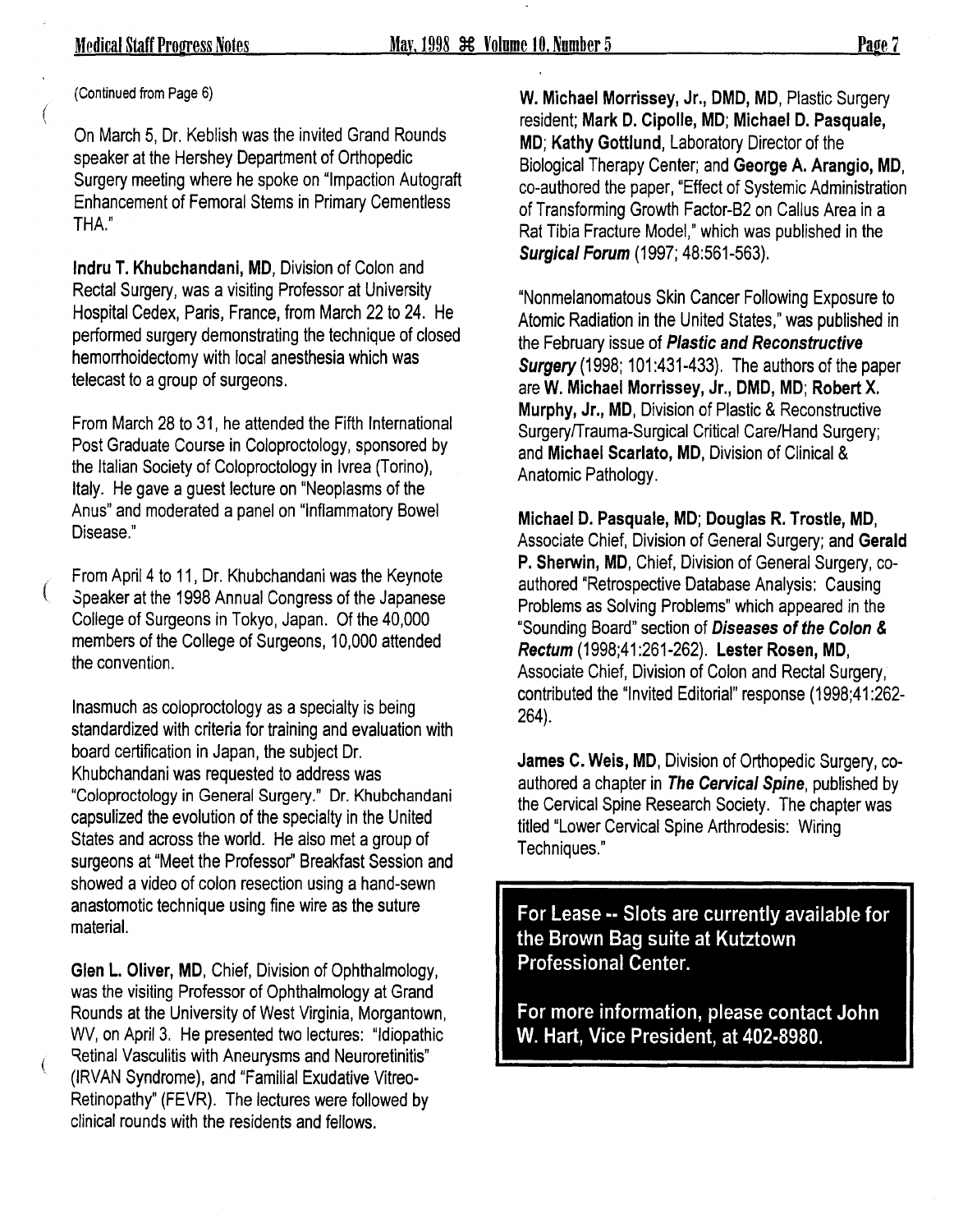# **Upcoming Seminars, Conferences**<br>
The will be an additional Medical Grand Rounds on<br>
Blockers in the Management of Congestive Heart<br>
Blockers in the Management of Congestive Heart

#### **Emergency Medicine Grand Rounds**

"Myths and Misnomers in Pediatrics" will be presented by Alfred Sacchetti, MD, FACEP, on Thursday, May 7, beginning at 9 a.m., in the Hospital's Auditorium at **17th**  & **Chew.** Dr. Sacchetti will discuss new and upcoming treatments for common pediatric diseases. His lectures are both entertaining and extremely educational. Dr. Sacchetti is nationally known as an expert in pediatric emergency medicine. He has lectured at multiple national conferences and authored many articles and chapters.

"Mechanisms of Injury and Disasters" will be presented by Richard Aghababian, MD, FACEP, on Thursday, May 28, beginning at 9 a.m., in the Hospital's Auditorium at **17th & Chew.** Dr. Aghababian has been involved in multiple small and large scale disasters. He is considered an expert in this field. He will share his insights and experiences through pictures and words. In view of the fact that there have been at least three known disasters in the area within the last seven months, this topic could not be more timely.

For more information, contact Judy Szep in the Department of Emergency Medicine at 402-8130.

### **Medical Grand Rounds**

Medical Grand Rounds are held every Tuesday from Noon to 1 p.m., in the Hospital's Auditorium at Cedar Crest & 1-78.

Topics to be discussed in May include:

- $\leftrightarrow$  May 5 Acute Myocardial Infarction
- + May 12 Update on the Management of Community-Acquired Pneumonia
- + May 19 Guidelines for Colorectal Cancer Prevention, Diagnosis & Treatment of Rectal Disorders
- + May 26 Communication in Physician-Patient Encounter: Core Competencies and Their Impact

**and Meetings** Blockers in the Management of Congestive Heart Failure."

For more information, please contact Evalene Patten in the Department of Medicine at 402-1649.

### **Psychiatry Grand Rounds**

The Department of Psychiatry's Grand Rounds series will resume on Thursday, May 21, with "Depression in the Work Place" presented by Dr. Edward Zurad from the Department of Family Practice of Temple University. The presentation will be held at Noon in the Hospital's Auditorium at 17th & Chew.

For more information, contact Bruce Curry in the Department of Psychiatry at 402-2705.

### **Information Overload**

**Information Overload: Technology Tools for the** \_ **Modern Medical Practice** will be presented on Saturda( May 2, from 8 a.m. to 3 p.m., in the Hospital's Auditorium at Cedar Crest & 1-78.

Keeping current on technology advancements provides the opportunity for healthcare professionals to meet the modern day challenges in healthcare. Attendees will learn how to apply technology to improve patient care as well as collect and transform data into useful information. The goal is to meet the current demands of providing quality care while reducing costs.

At the completion of this program, participants should be able to:

- $\triangleleft$  Describe current and merging technologies and their uses in the practice of medicine
- $\triangleleft$  Describe how technology and information management can facilitate medical practice
- $\triangle$  Describe steps and issues involved in implementing a telemedicine program
- $\bullet$  Describe the steps for preparing a medical practice for technology

(

+ Describe computer-based medical records and related issues

(Continued from Page 9)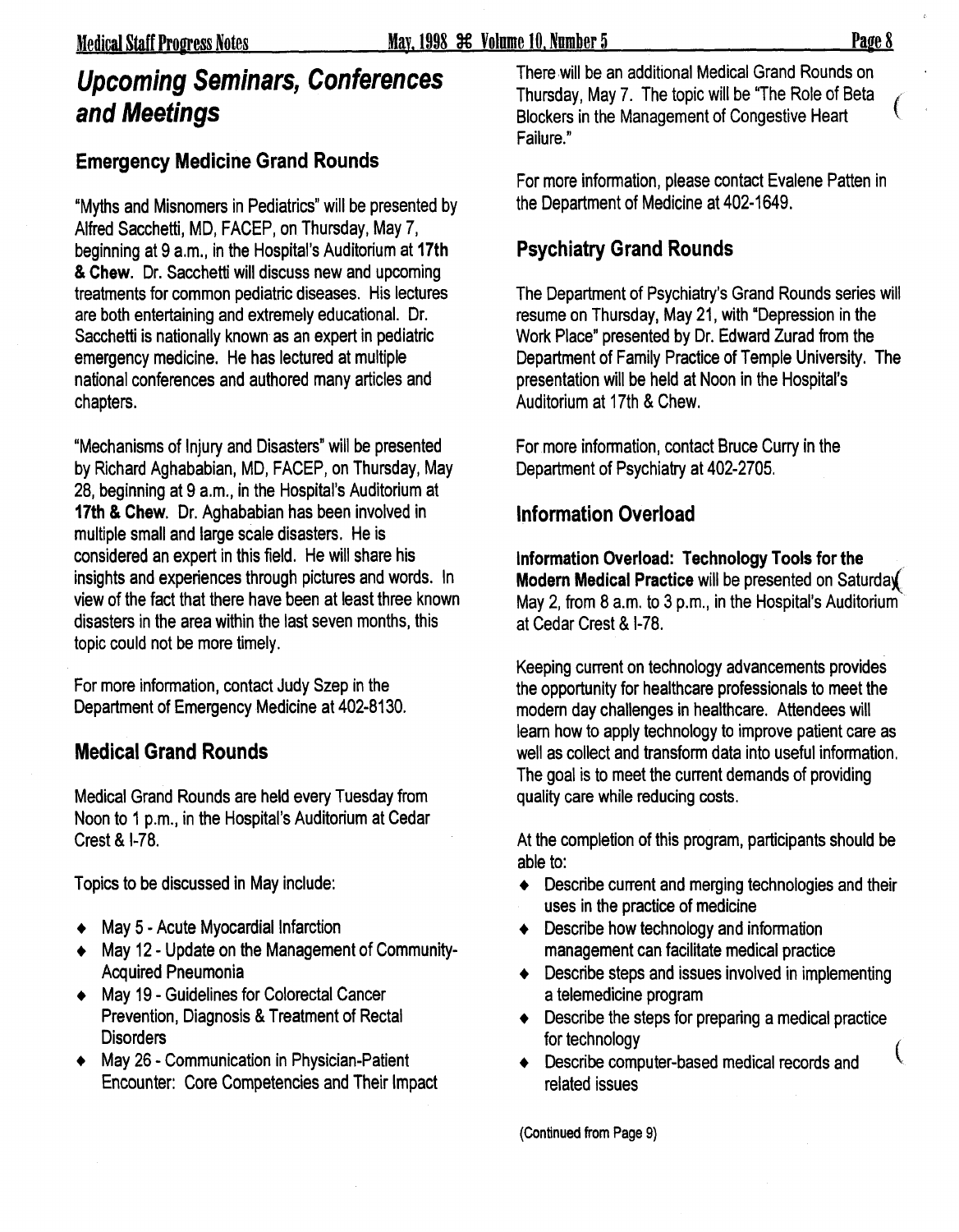(Continued from Page 8)

Demonstrate how to use the Internet and other electronic resources to retrieve quality medical information

Pre-registration is required. Fee will be waived for employees and medical staff affiliated with Lehigh Valley Hospital and PennCARE. For more information, contact Bonnie Schoeneberger in the Center for Education at 402-1210 or via e-mail.

#### Managed Care Symposium

A Managed Care Symposium will be held on Saturday, May 16, from  $7:30$  a.m. to 12:45 p.m., in the Auditorium at Cedar Crest & 1-78.

Topics to be discussed include "Physician Partnering with Hospitals: The PHO Model," "The Challenges of Organizing and Integrating Physicians," and "State of the Union-- Payer Reform and Product Innovation at the Frontier."

At the completion of the program, participants should be able to relate an overview of the trends and phenomenons that are occurring in the marketplace today; illustrate and·evaluate the use of a physician hospital organization as a liaison vehicle between physicians and hospitals in dealing with managed care; and summarize and apply a global perspective on the issues raised by efforts to organize and integrate physicians' services.

The fee is waived for employees and medical staff affiliated with Lehigh Valley Hospital and PennCARE.

For more information or to register, please contact Bonnie Schoeneberger in the Center for Education at 402-1210 or via e-mail.

 $\mathfrak{f}% _{0}$ 

## Who's New at LVH

#### Medical Staff

#### Change of Practice

Joseph M. Pascuzzo, DO Lehigh Valley Internists 1251 S. Cedar Crest Blvd. Suite 203 Allentown, PA 18103-6244 {610) 435-8530 Fax: {610) 435-1292

Molly S. Peters, MD College Heights OBGYN Associates, PC 3131 College Heights Blvd. Allentown, PA 18104-4899 (610) 437-1931 Fax: (610) 433-8791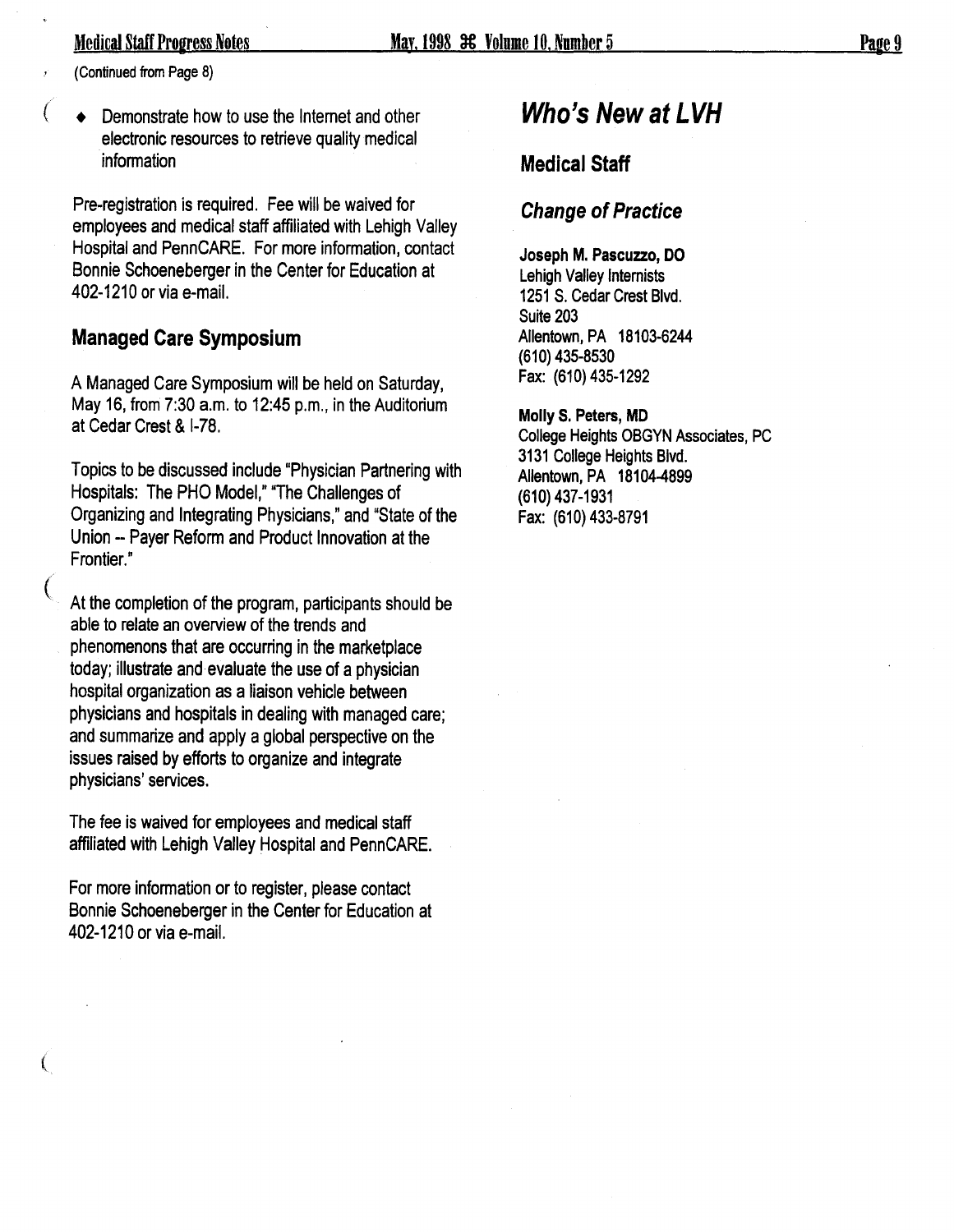

(

## *NEWS FROM*



## **Update from the Vascular Lab**

In an effort to improve efficiency and avoid delays in reimbursement, the Vascular Lab at Muhlenberg Hospital Center is requesting the cooperation of referring/ordering physicians in obtaining the following information:

| Procedure                   | <b>Accepted Indications for</b><br>Vascular Ultrasound | <b>Non-Covered Indications Under</b><br><b>Medicare Guidelines</b> |
|-----------------------------|--------------------------------------------------------|--------------------------------------------------------------------|
| Cerebrovascular             | <b>TIA/CVA</b>                                         | Diplopia                                                           |
| <b>Evaluation</b>           | Aphasia/Dysphasia                                      | Dizziness/Vertigo                                                  |
|                             | <b>Cervical Bruits</b>                                 | Evaluations of High Risk,                                          |
|                             | Syncope                                                | <b>Asymptomatic Patients</b>                                       |
|                             | Amaurosis Fugax                                        |                                                                    |
|                             | Post-Endarterectomy Follow-up                          |                                                                    |
| <b>Arterial</b>             | Claudication                                           | <b>Diminished Pulses</b>                                           |
| <b>Evaluation</b>           | <b>Rest Pain</b>                                       |                                                                    |
|                             | Monitor Progression of Arterial Disease                |                                                                    |
|                             | Ulcers and/or Non-Healing Lesions                      |                                                                    |
|                             | <b>Prediction of Wound Healing</b>                     |                                                                    |
|                             | <b>Baseline Study Prior to Vascular</b>                |                                                                    |
|                             | Surgery                                                |                                                                    |
|                             | Level of Amputation                                    |                                                                    |
| <b>Venous</b>               | Edema                                                  | Varicose Veins for Pre-op Evaluation                               |
| <b>Evaluation</b>           | Pain and Tenderness                                    | History of Deep Vein Thrombosis                                    |
|                             | <b>Ulceration</b>                                      | <b>History of Venous Insufficiency</b>                             |
|                             | <b>Pulmonary Embolism</b>                              | <b>Symptoms of Superficial</b>                                     |
|                             | Post Surgical Limb Swelling                            | Thrombophlebitis                                                   |
| <b>Dialysis Access Site</b> | <b>Elevated Venous Pressures</b>                       |                                                                    |
| <b>Evaluation</b>           | <b>Limb Swelling</b>                                   |                                                                    |
|                             | <b>Cannulation Difficulty</b>                          |                                                                    |
|                             | Peri-graft Mass                                        |                                                                    |
|                             | <b>Re-circulation Percentage</b>                       |                                                                    |

- Dizziness will be accepted if used in combination with a history of previous stenosis, TIA/CVA, and/or postendarterectomy follow-up.
- A physician's written request is required. A patient referral form may be necessary per some insurance carriers.
- To schedule a procedure, contact Central Scheduling at Muhlenberg Hospital Center at (610) 861-2279.

If you have any questions regarding this information, please contact Helene Oplinger, Director of Imaging Services, Muhlenberg Hospital Center, at (610) 861-7090.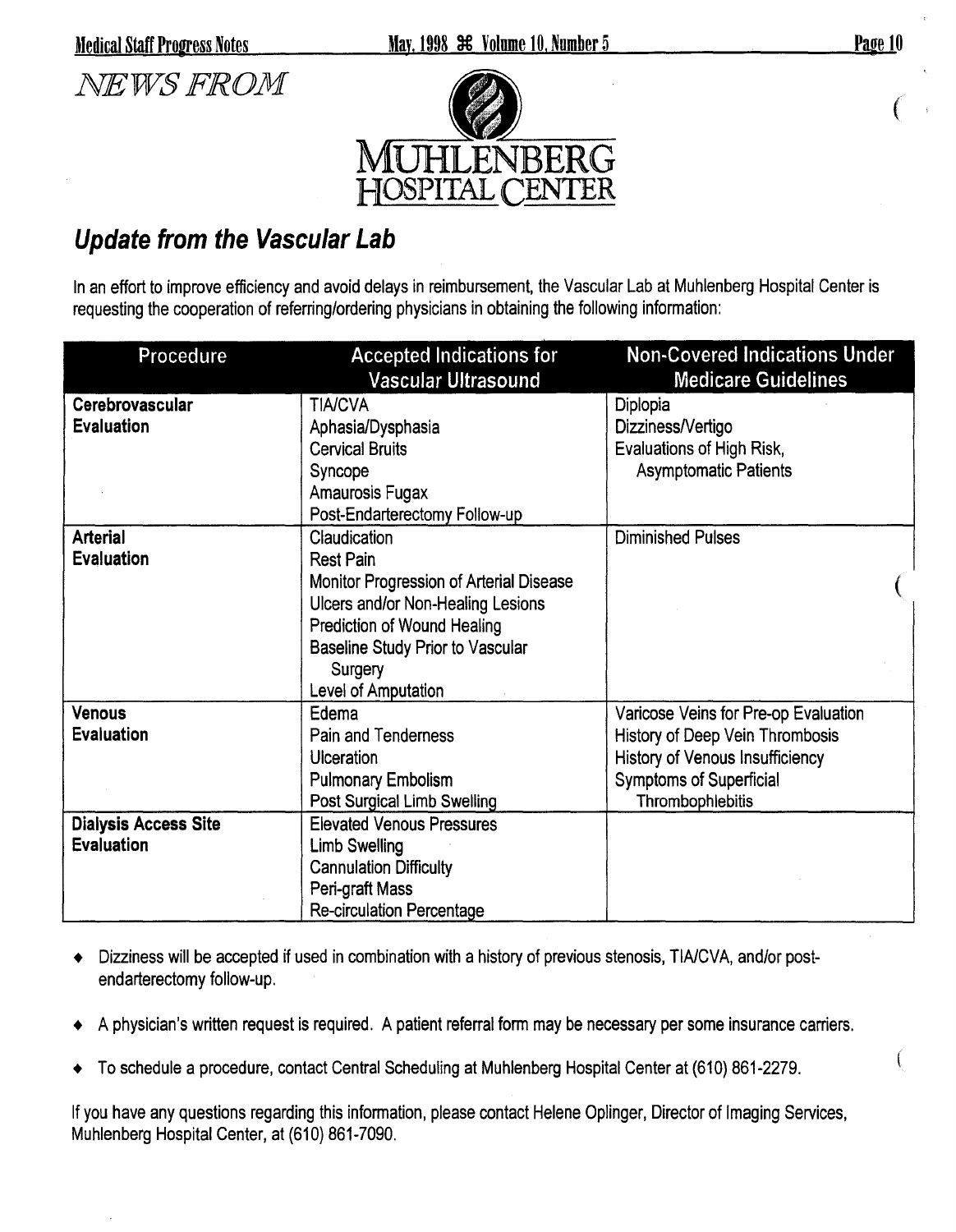#### Medical Staff Progress Notes May. 1998 36 Volume 10. Number 5

## Congratulations!

 $\big($ 

Ranjan Sachdev, MD, Section of Orthopedics, was presented with the Indian Rheumatism Association Award in New Delhi, India, in December. Dr. Sachdev was recognized for his oration on "Osteoporosis-- The Present and Future" and his tireless efforts in the battle against osteoporosis.

## Papers, Presentations and **Publications**

"Metastatic Carcinoma to the Mandible that Mimicked Pulpal/Periodontal Disease," a paper authored by Howard S. Selden, DDS, Section of Endodontics; Dion T. Manhoff, MD, Department of Pathology; and Nicholas A. Hatges, DMD, and R. Christoph Michel, DMD, former dental residents, was published in the April 1998 issue of the Journal of Endodontics.

## Who's New at MHC

#### Medical Staff

#### **Appointments**

Ronald E. Baird, DO Bangor Medical Center 153 N. 11th Street Bangor, PA 18013-1699 (610) 588-4502 Fax: (610) 588-6928 Department of Medicine/Section of Family Practice Provisional Affiliate

Asim S. Khan, MD Comprehensive Rheumatology Services 4825 Tilghman Street Allentown, PA 18104-9374 (610) 366-8222 Fax: (610) 366-1566 Department of Medicine/Section of Rheumatology Provisional Active

Farha S. Khan, MD Comprehensive Endocrinology Services 4825 Tilghman Street Allentown, PA 18104-9374 (610) 366-8200  $L_{\rm a}$  = Fax: (610) 366-1566 Department of Medicine/Section of Endocrinology Provisional Active

#### Susan S. Matta, DO

Muhlenberg Behavioral Health 2649 Schoenersville Road Bethlehem, PA 18017 (610) 866-9000 Fax: (610) 882-0637 Department of Psychiatry/Section of Psychiatry Provisional Active

#### Meera V. Pathare, MD

Whitehall Medical Center 3251 Seventh Street, Suite A Whitehall, PA 18052-3441 (610) 434-4294 Fax: (610) 439-1224 Department of Medicine/Section of Internal Medicine Provisional Courtesy

#### Barbara A. Watunya, DO

LVPG-Emergency Medicine Muhlenberg Hospital Center 2545 Schoenersville Road Bethlehem, PA 18017-7384 (610) 861-2521 Department of Emergency Medicine/Section of Emergency Medicine Provisional Active

#### Michael S. Weinstock, MD

LVPG-Emergency Medicine Lehigh Valley Hospital Cedar Crest & 1-78 P.O. Box689 Allentown, PA 18105-1556 (610) 402-8130 Fax: (610) 402-1698 Department of Emergency Medicine/Section of Emergency Medicine Provisional Active

#### **Resignations**

John Ifkovits, DDS Department of Surgery/Section of Dentistry

Donald B. Kopenhaver, MD Department of Surgery/Section of Gynecology

Norman S. Sarachek, MD Department of Medicine/Section of Cardiology

#### Allied Health Staff

#### Appointments

Francisco Lanas, PA-C Physician Assistant Coordinated Health Systems (Supervising Physician - Eugene Kim, MD)